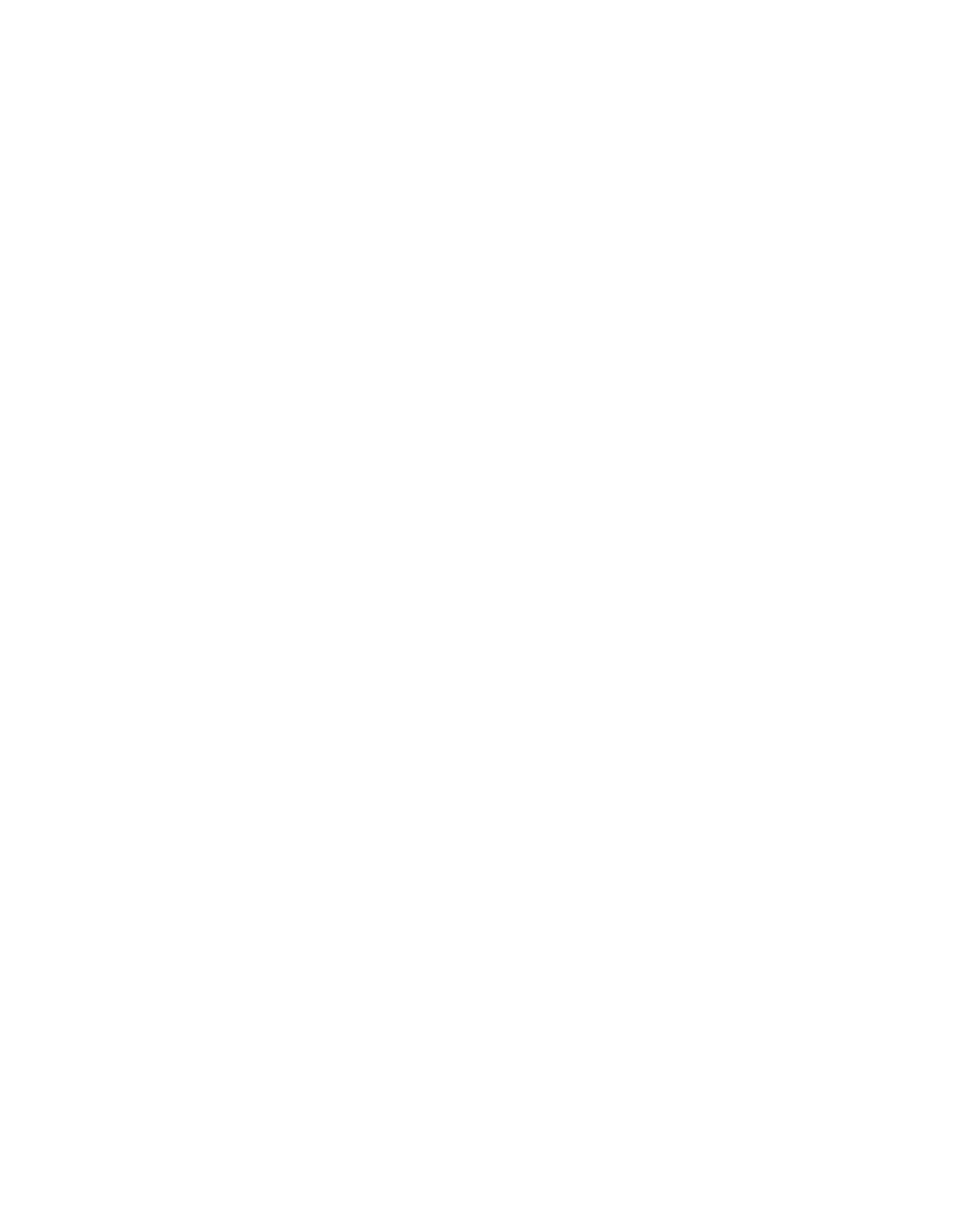*executive summary* 

## **Skokie Swift North Shore Corridor Travel Market Analysis**

*prepared for* 

City of Evanston

*in association with* 

Village of Skokie Regional Transportation Authority

*prepared by* 

Cambridge Systematics, Inc. 115 South LaSalle Street, Suite 2200 Chicago, Illinois 60603

*in association with* 

Valerie S. Kretchmer & Associates, Inc. Bernadette Schleis & Associates, Inc.

*July 2007*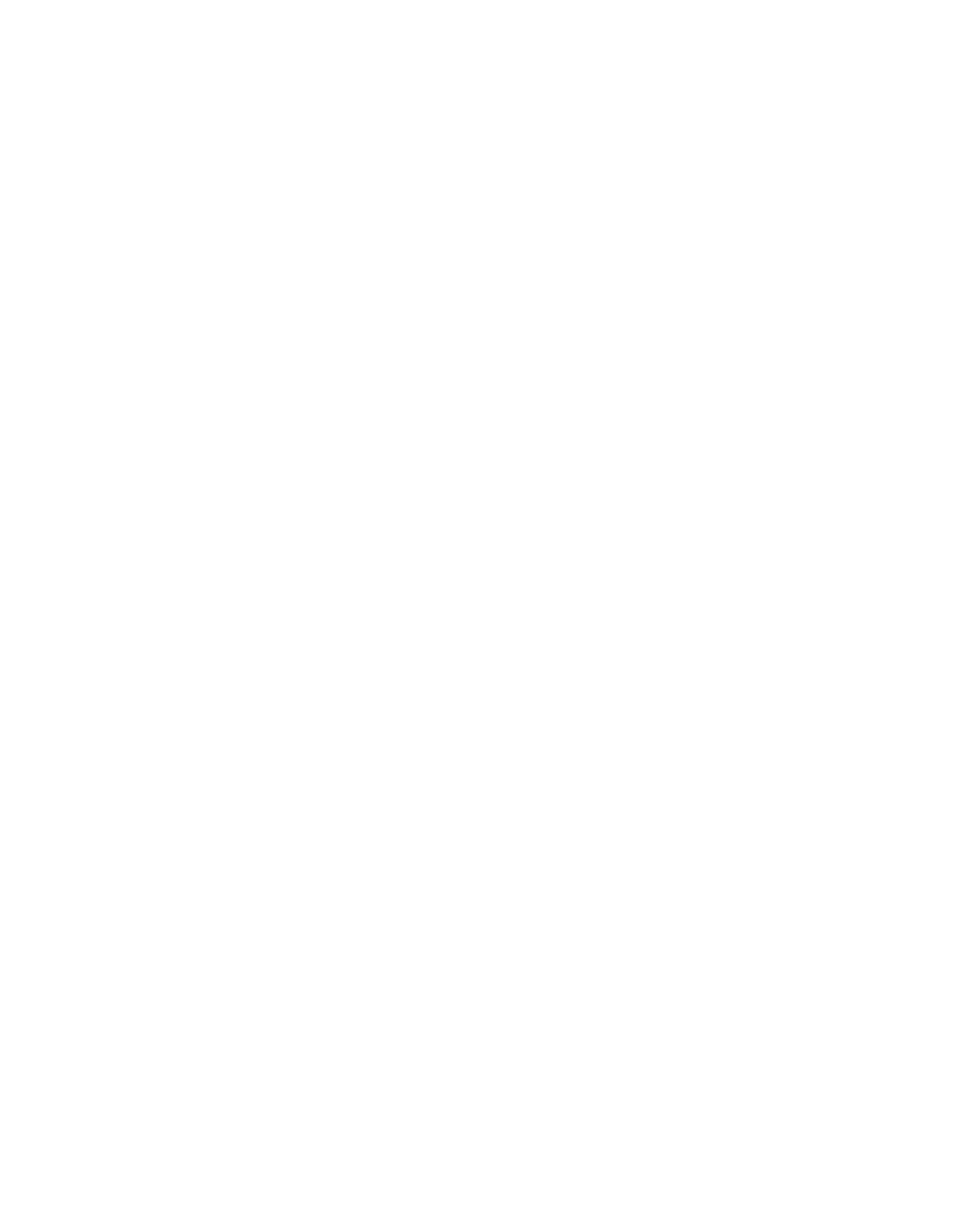## **Table of Contents**

| <b>ES-1</b> |
|-------------|
| $ES-1$      |
|             |
| $ES-4$      |
| FS-6        |
| $ES-8$      |
|             |
|             |

## **List of Tables**

|--|--|

## **List of Figures**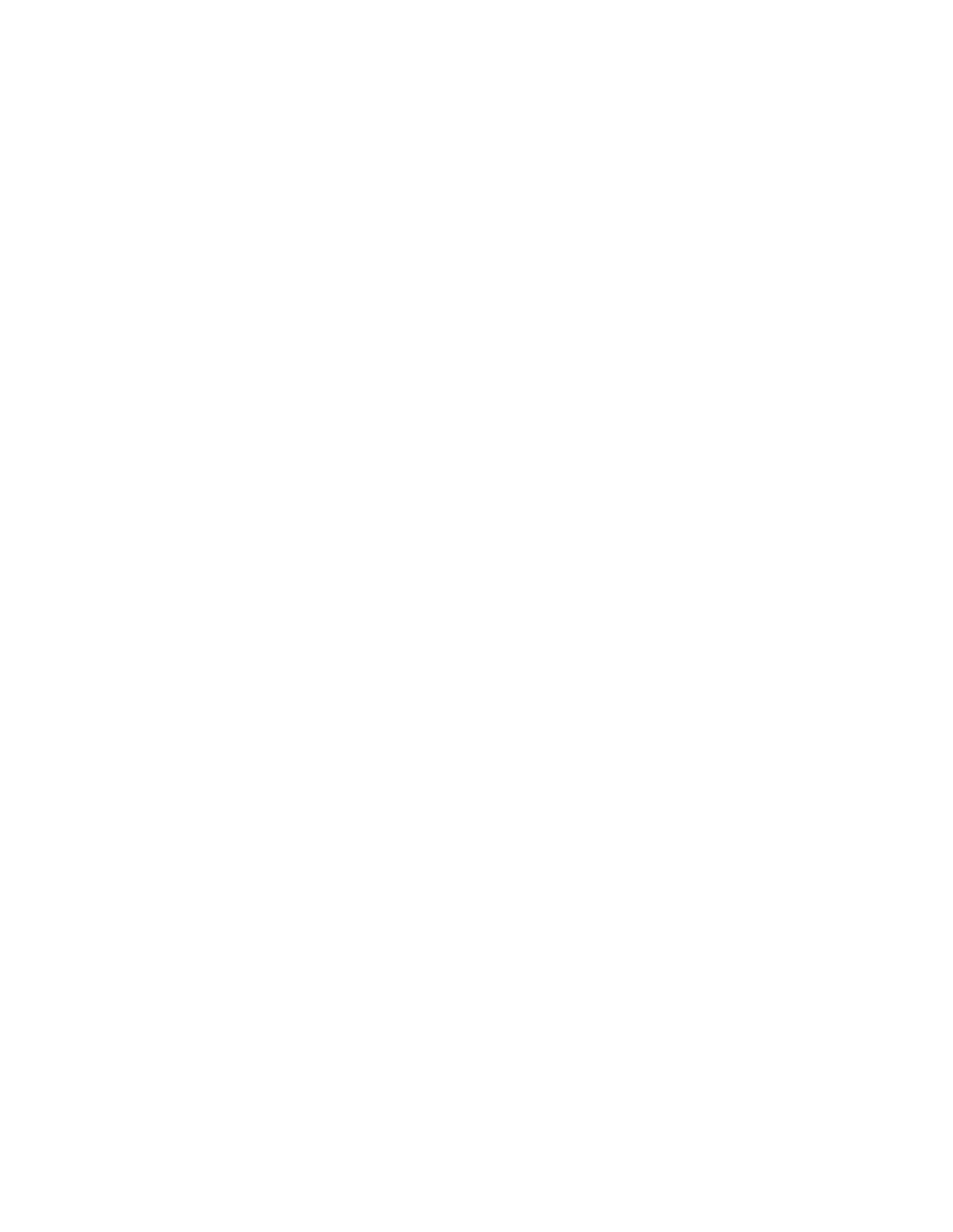## **Executive Summary**

The CTA Yellow Line Skokie Swift service represents the last major addition to the regional transportation system in the North Shore area, initiated in 1964 on the former Chicago North Shore & Milwaukee Railway Skokie Valley Route between Dempster Street in Skokie and Howard Street in Chicago. On several occasions since that time, state, regional, and local agencies have studied the physical feasibility and cost of various alternatives for extending the Skokie Swift, as well as potential intermediate station locations.

From a regional planning perspective, expansion of the Skokie Swift has gained some support and recognition. Proposals to extend the Skokie Swift have emerged in most of the regional transportation plans adopted in the last 30 years. The Chicago Transit Authority (CTA) currently is conducting an alternatives analysis of potential extension options to determine whether the project could qualify for competitive New Starts program funding from the Federal Transit Administration (FTA) and enter the preliminary engineering phase.

At the same time, both the Village of Skokie and the City of Evanston have expressed interest in new intermediate stations located within their communities to improve local access to the regional transit network and complement local economic development efforts. The Village of Skokie completed a study in 2003 that led to approval of Federal funding for design and construction of a new station at Oakton Street in downtown Skokie. The City of Evanston also requested planning assistance to explore the market feasibility of new stations on the Evanston portion of the Skokie Swift. Intermediate stations will change the function and accessibility of the Skokie Swift. Additional analysis is required to firmly establish the market potential of the intermediate stations in Evanston and the proposed new Oakton Street station in Skokie. Given the interrelated nature of these two questions and the proposed extension to Old Orchard, the Regional Transportation Authority (RTA) recommended combining these initiatives into a corridorlevel travel market analysis of the North Shore area.

### **Study Approach**

The objectives of the Skokie Swift North Shore Corridor Travel Market Analysis are to describe the Corridor's existing and projected demographics, development patterns, transportation facilities, services and usage; identify the major travel markets that play a key role in impacting corridor travel patterns; evaluate how well the existing corridor transportation system serves current and projected travel needs; define mobility problems most critical to address within the Corridor; assess the extent to which an expanded Skokie Swift service would address these travel needs; and compare the relative performance of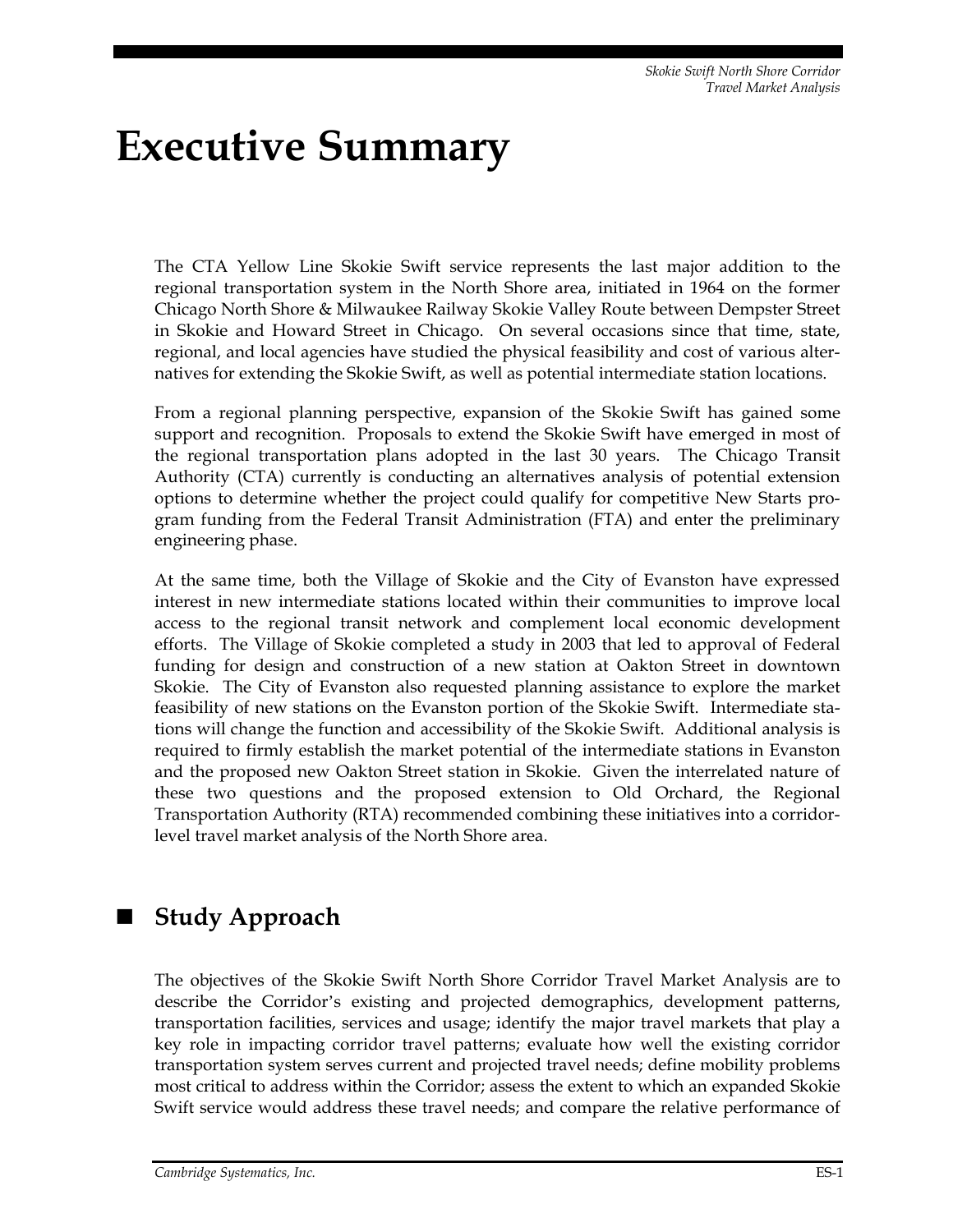one or more new station locations for the CTA Skokie Swift Yellow Line service in south Evanston from a market perspective.

The Skokie Swift North Shore Corridor (the "Corridor") is located along Lake Michigan in northeastern Cook County and extreme southeastern Lake County. The Corridor is bounded by the Lake-Cook Road area in the north, the Lake Michigan shoreline in the east, Bryn Mawr Avenue in the City of Chicago in the south, and approximately Metra's Milwaukee District North commuter rail line in the west. Demographic information and travel patterns were evaluated at increasingly finer levels of geographic detail, from the county level to 14 Corridor districts to individual traffic analysis zones (TAZ) approximately one square mile in area. The boundaries of the Corridor and the 14 districts are shown in Figure ES.1.

### ■ Population, Employment, Land Use, and Demographics

The Corridor has nearly 530,000 residents, which is about 6.5 percent of the total population of the six-county northeastern Illinois region. The Chicago Metropolitan Agency for Planning (CMAP) projects that the Corridor will experience an overall modest growth in population between 2000 and 2030 (about 27,500 new residents or 5.2 percent). As shown in Figure ES.2, the southern third of the Corridor is expected to grow by more than 18,500 residents, or about two-thirds of the Corridor total. Parts of southwestern Skokie and southern Morton Grove are expected to show a growth of over 25 percent in the 30-year period. In contrast, population in areas such as northern Morton Grove, northwestern Skokie, eastern Glenview and Winnetka, is expected to decline, dropping between 1 and 6 percent.

Approximately 300,000 jobs are concentrated in the Corridor, comprising about 6.7 percent of the six-county region. CMAP projects that the Corridor will experience a modest employment growth between 2000 and 2030 (about 20,000 new jobs or 6.7 percent). The predominant land use in all districts is residential and the employment in the Corridor is mostly service-related. As shown in Figure ES.2, the greatest employment growth in the Corridor is projected in the northern portions of the corridor, generally in the Northbrook area and along Lake-Cook Road, where about three-fourths of the job growth is expected to occur.

Land use in most of the Corridor is primarily residential, particularly in the areas along Lake Michigan. Considering only developable land, the Corridor has approximately double the proportion of land in residential use as the six-county region as a whole.

Automobile ownership is high overall with the exception of districts closer to the City of Chicago and in the vicinity of Northwestern University, where on average, about 25 percent of the residents do not own an automobile and therefore have a greater reliance on public transportation.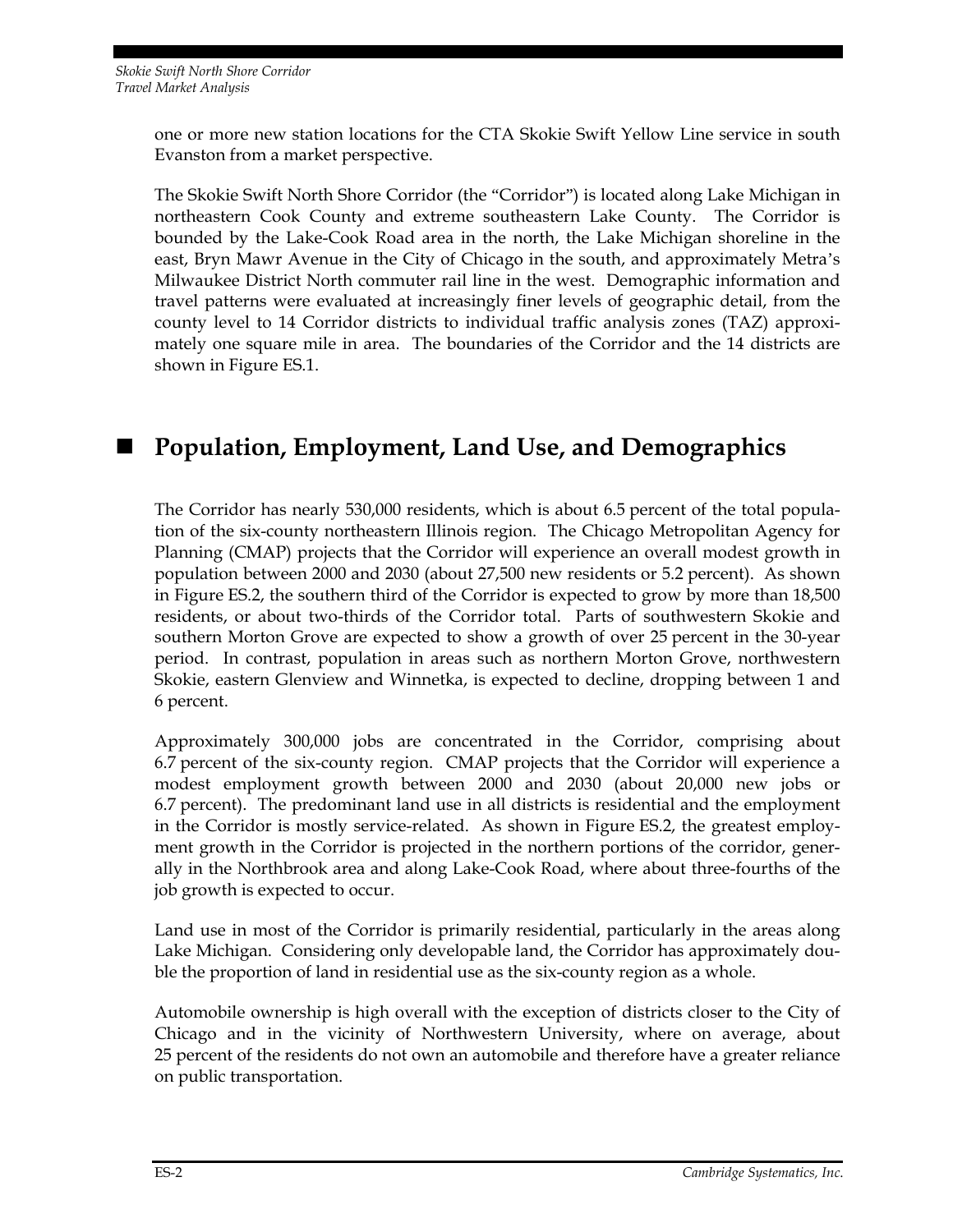

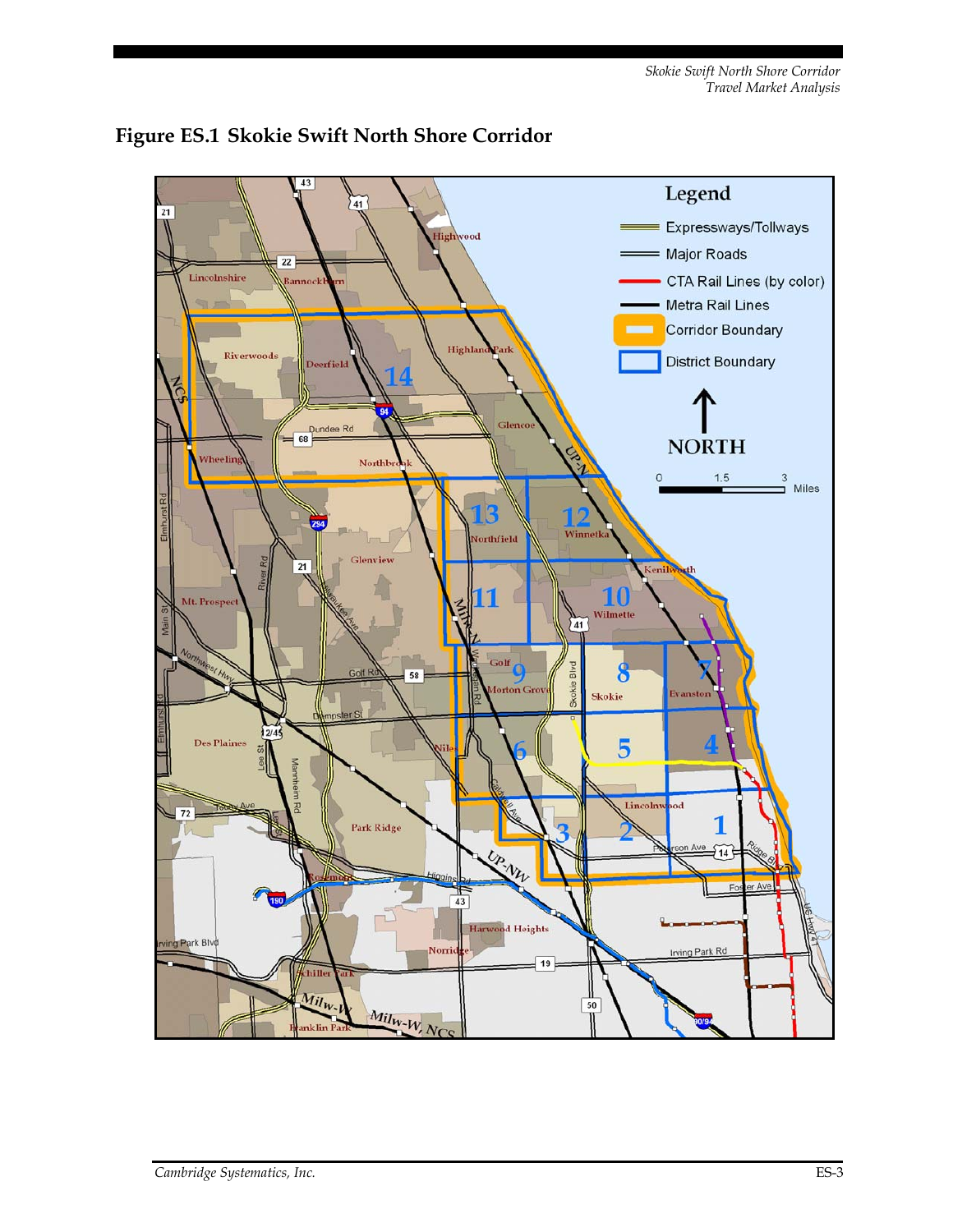#### **Figure ES.2 Projected Population and Employment Growth**  *2000 to 2030*



Source: CMAP.

### **Existing Transportation Network**

The Corridor is served by an extensive multimodal transportation network. The transportation system offers a combination of expressways, tollways, and arterial streets that are supplemented by extensive networks of bus, rapid transit, and commuter rail services. The level of service offered by each highway and transit mode and the intermodal nature of the transportation system varies across the different districts in the corridor.

As is common in other metropolitan areas, interstate highways either radiate from or bypass the city center. The arterial highways, however, are more closely spaced to a grid network, with diagonals radiating from Chicago. As shown in Figure ES.3, congestion conditions on many key roadways in the Corridor are expected to worsen over time. Congestion is measured by Level of Service (LOS), a letter grade indicator of the relationship between a highway facility's traffic volume and its capacity which ranges from LOS A (freeflow traffic conditions) to LOS F (gridlock).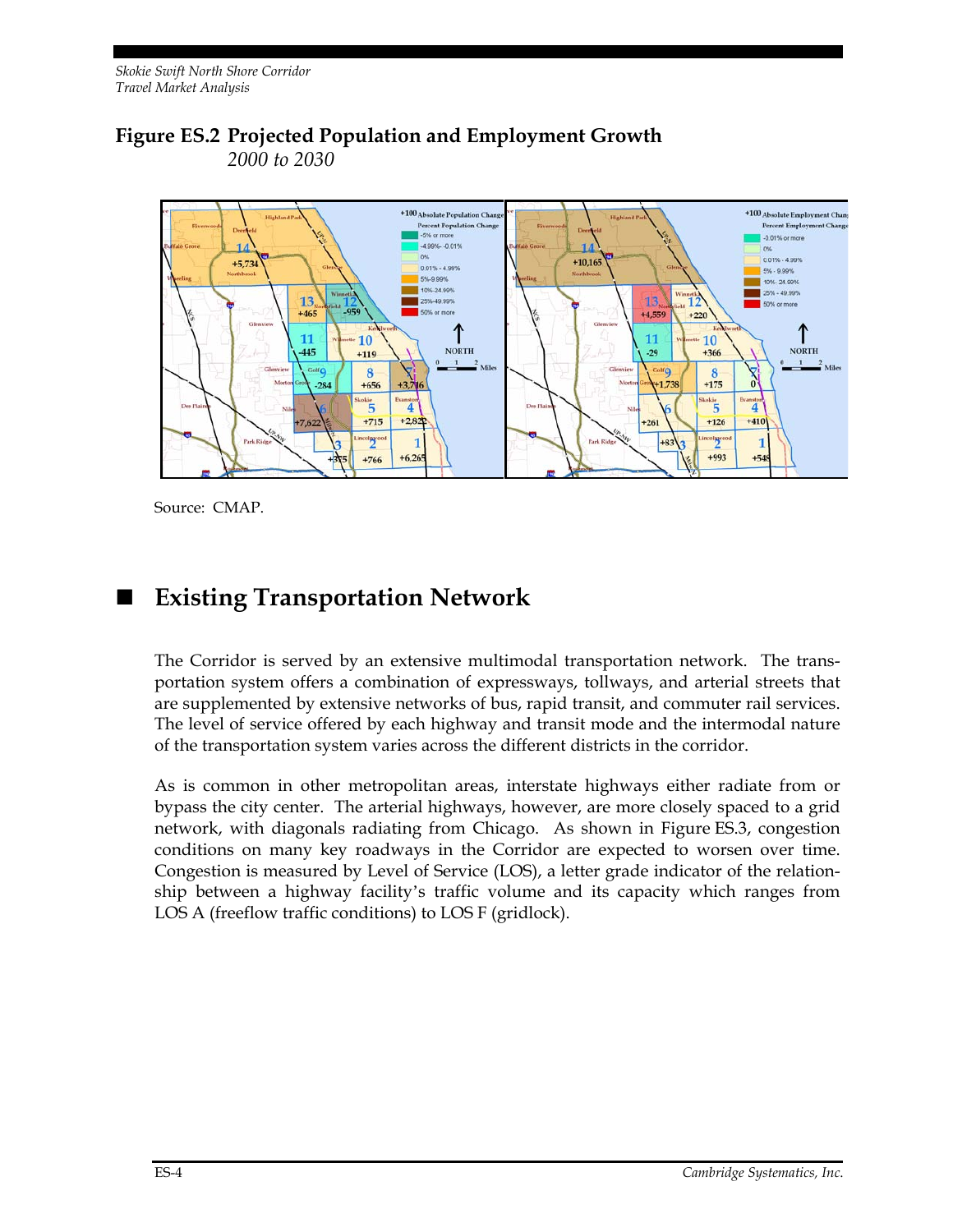#### **Figure ES.3 Highway Level of Service**  *2002 and 2035*



Source: Federal Highway Administration, Freight Analysis Framework 2.

The transit network is composed of both rail and bus modes. Rail service within the corridor is provided by two agencies – CTA and Metra. CTA operates the rapid transit system, which predominantly serves the City of Chicago and surrounding suburbs, including Evanston, Skokie, and Wilmette. Metra operates the commuter rail system which primarily accommodates trips from Cook County and surrounding counties to downtown Chicago. Bus service within the Corridor also is provided by two agencies – CTA and Pace. CTA operates bus routes almost strictly in the southern portion of the corridor, while Pace provides bus service throughout the corridor. Pace also provides paratransit service to persons with disabilities within a three-quarter-mile buffer of regular fixed bus routes and vanpool services for other specialized transportation markets. Three dial-aride services also are available for elderly and/or disabled residents.

There is a predominance of Metra service in the northern portions of the Corridor particularly during rush hours, while there is a predominance of CTA service in the southeastern portion of the Corridor. CTA and Metra maintain quite different operations in order to serve their distinctive travel markets. Pace, whose services connect with both of the rail services, provides a vital link with CTA and Metra, and also is the primary provider of intersuburban transit services.

The major capital improvement projects included in the 2030 Regional Transportation Plan that are most likely to have impacts in the Corridor include the expansion of the CTA Yellow Line, widening of the Tri-State Tollway (I-294/I-94), and improvements to the Metra Milwaukee District North (MD-N) Line.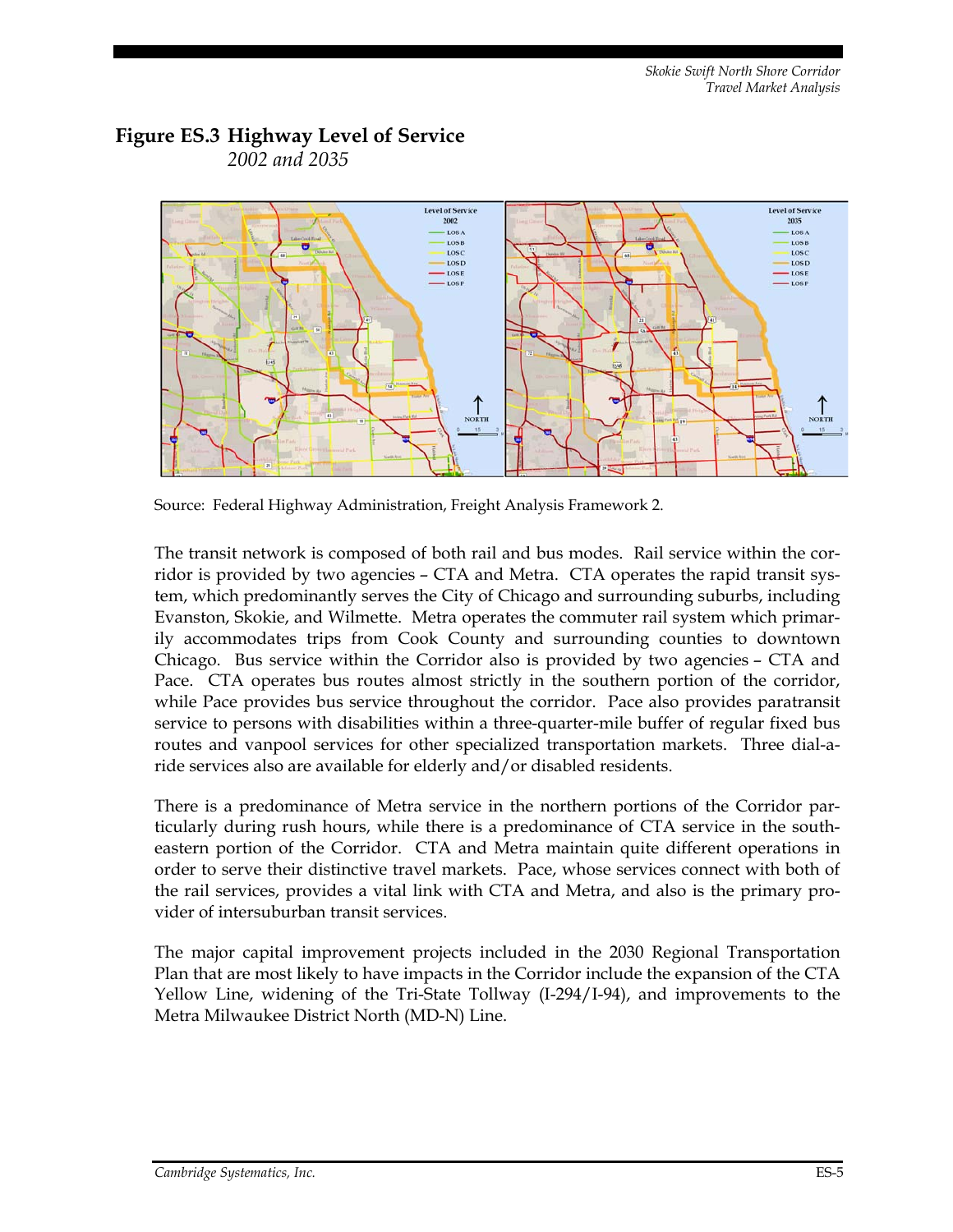### **Travel Patterns**

Cook County is the principal attractor and generator of work trips by far in the metropolitan area, drawing a significant number of work trips from each of the six counties. Cook County draws more work trips from each county than it sends to each county. With the growth of employment destinations in the western suburbs, DuPage County emerged as a net importer of work trips in the 1990 Census. Similar patterns appear to be emerging more recently in Lake County, which attracted more work trips in 2000 than it sent to other counties. Lake County employment is expected to grow by more than 30 percent between 2000 and 2030.

Approximately 40 percent of the nearly 250,000 daily work trips that originate in the Corridor stay within the Corridor. As shown in Figure ES.4, nearly 25 percent of the work trips that originate in the Corridor are destined to downtown Chicago. Although Lake County currently is the destination for only about 5 percent of the Corridor's work trips, this travel pattern is expected to grow with increasing employment to the north. A similar volume of travel, about 13,000 daily work trips, passes through the Corridor en route from Lake County to downtown Chicago.

#### **Figure ES.4 Major Travel Patterns to, from, and through the Corridor**

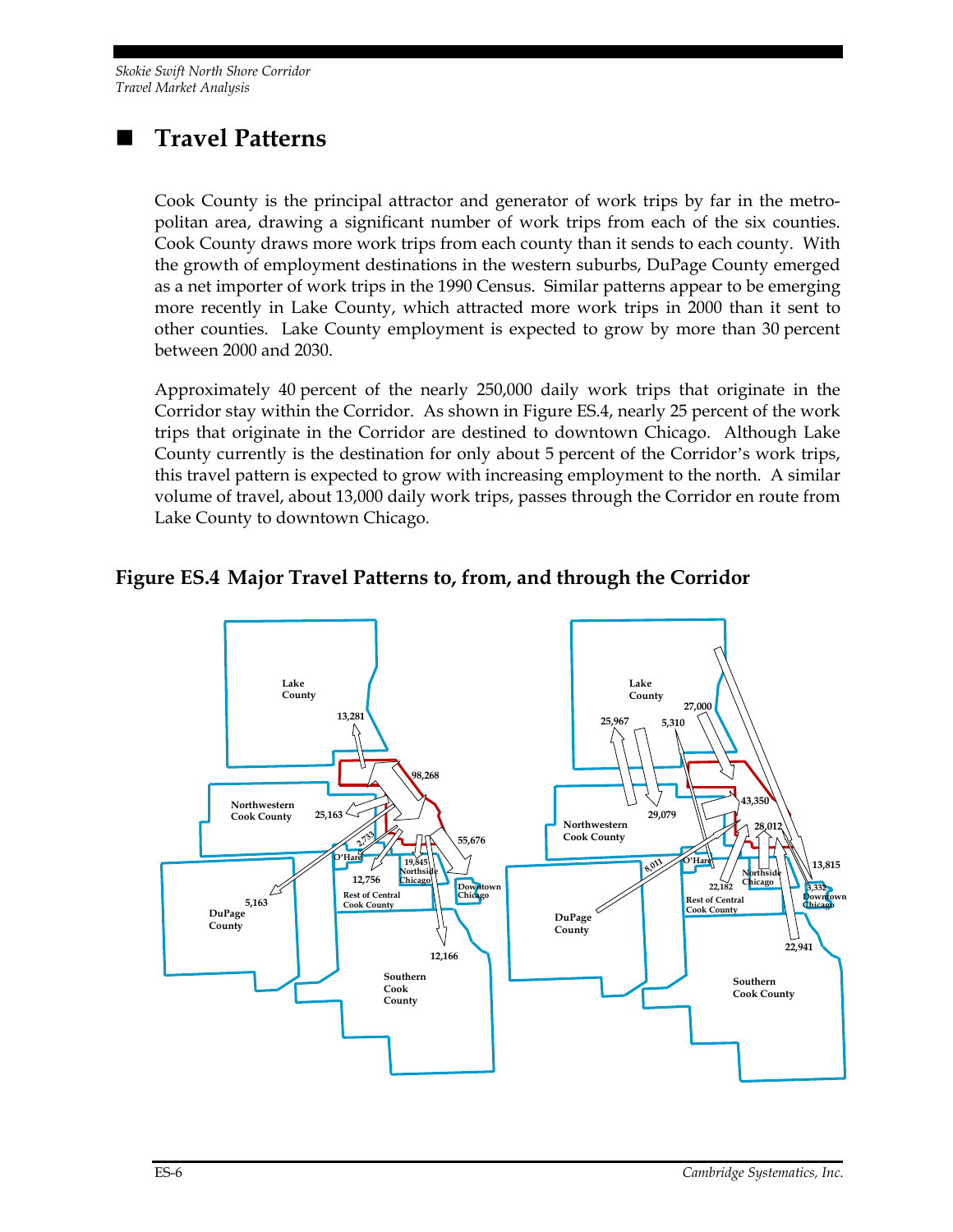The Corridor attracts approximately as many daily work trips as it sends to other places, approximately 260,000 trips. About 17 percent of trips are from northwestern Cook County, and are largely destined to the Lake-Cook Road area. About 11 percent of trips are from the North Side of Chicago. About 10 percent of work trips to the Corridor originate in Lake County.

The northeastern part of Chicago (District 1) is the biggest generator of work trips in the Corridor, with more than 70,000 trips. Southern Evanston (District 4) follows with about half as many trips. In part because of its large size in comparison to other districts, the Lake-Cook Road area (District 14) had disproportionately large flows of work and nonwork trips, with more than 37,000 work trips originating there and more than 70,000 work trips ending there. Southwestern Skokie and southern Morton Grove (District 6) and downtown Evanston and the vicinity of Northwestern University (District 7) each attract about 30,000 work trips. With a large share of trips from relatively nearby areas, Northwestern University was found to have a significant impact on local travel patterns.

For nonwork travel, trips are generally shorter and more numerous than work trips. More than two-thirds of the over 1.1 million work trips that begin or end in the Corridor stay in the Corridor. Flows within districts emerged as significant movements.

The northeastern part of Chicago (District 1) is the biggest attractor of nonwork trips within the Corridor, with more than 145,000 trips. Southwestern Skokie and southern Morton Grove (District 6), northern Evanston, including downtown Evanston and Northwestern University (District 7), and southern Evanston (District 4) all attracted between 85,000 and 95,000 nonwork trips, with the majority from elsewhere in the Corridor.

The northeastern part of Chicago (District 1) also emerges as the strongest market after District 14 for nonwork trips, with over 200,000 produced and 145,000 attracted. Evanston (District 4 and District 7) and Skokie (District 6) also appear as strong nonwork trip markets.

Five key markets were selected for more detailed analysis of local travel patterns. These include:

- **Market 1 –** North-South Travel between the Chicago North Side and Evanston;
- **Market 2 –** East-West Travel between Evanston and Skokie;
- **Market 3 –** North-South Travel from northeastern Chicago and Evanston to Lake-Cook Road;
- **Market 4 –** Lake-Cook Road Area Travel; and
- **Market 5 –** North-South Travel from the southern part of the Corridor to downtown Chicago.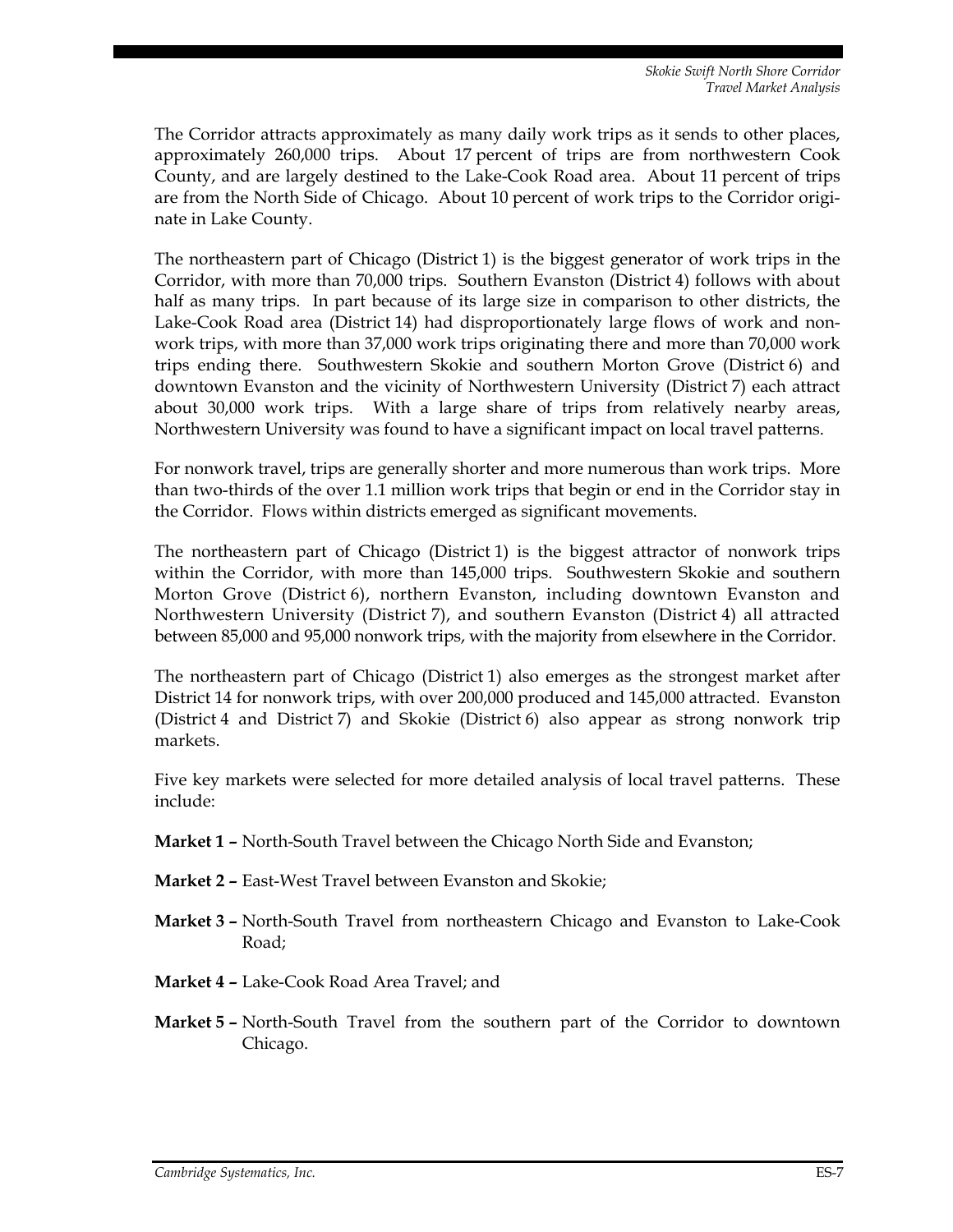## **Market Evaluation**

Eight submarkets representing major travel patterns in the five markets were selected for evaluation of the performance of key elements of the transportation system. The submarkets include:

- **Loyola-Northwestern.** This movement between the Edgewater area in Chicago and central Evanston has a strong share of trips on public transportation as a result of a variety of high-quality direct rail and extensive bus transit options. Though the travel distance between origin and destination is short, it reveals much about the services available for a northern city-to-suburb commute along the lakefront. Evanston's strong employment market and Chicago's densely developed residential areas contribute to the regional significance of this movement. The importance of the CTA Howard terminal as a transit hub also is apparent in reviewing this origin-destination pair.
- **Uptown**. This movement between the area around Loyola University and the Uptown neighborhood in Chicago also enjoys relatively high transit mode share, with nearly half of its trips on public transportation. Congestion conditions are expected to worsen over time on one key roadway serving this submarket, U.S. 41. This submarket highlights the transportation options available for a typical short commute in northeastern Chicago and the importance of the CTA Red Line in serving the densely developed lakefront neighborhoods.
- **Skokie Industry.** This diagonal movement between western Rogers Park in Chicago and the industrial area of southeastern Skokie can use many combinations of east-west and north-south streets to traverse the grid, providing both highway and transit users with some flexibility to avoid congestion. The travel demand models were somewhat inconsistent in their results, but showed a general trend of worsening congestion over time. Although there is a strong grid network of bus routes serving this submarket, a transfer would be required for most transit trips. In part because of this need for transfers, transit was somewhat less attractive than the other submarkets in this part of the Corridor. The transit share of this submarket could be enhanced by the presence of an infill station along the CTA Yellow Line, serving the industrial employment centers in and around the destination TAZ.
- **Yellow Brick Road.** This movement between the Edgewater area in Chicago and the Old Orchard area in Skokie currently has about 80 percent of commuters driving alone. Greater congestion is expected over time on both I 94 and U.S. 41, increasing drive times. Although a strong grid network of east-west and north-south bus routes exists, the lack of a direct transit option suppresses transit mode share in this submarket. An extension of the CTA Yellow Line to Old Orchard may be part of a solution to improving mobility options in this submarket. The CTA Howard terminal again serves as a key transportation hub allowing a wide variety of rail-bus and bus-bus transfer options.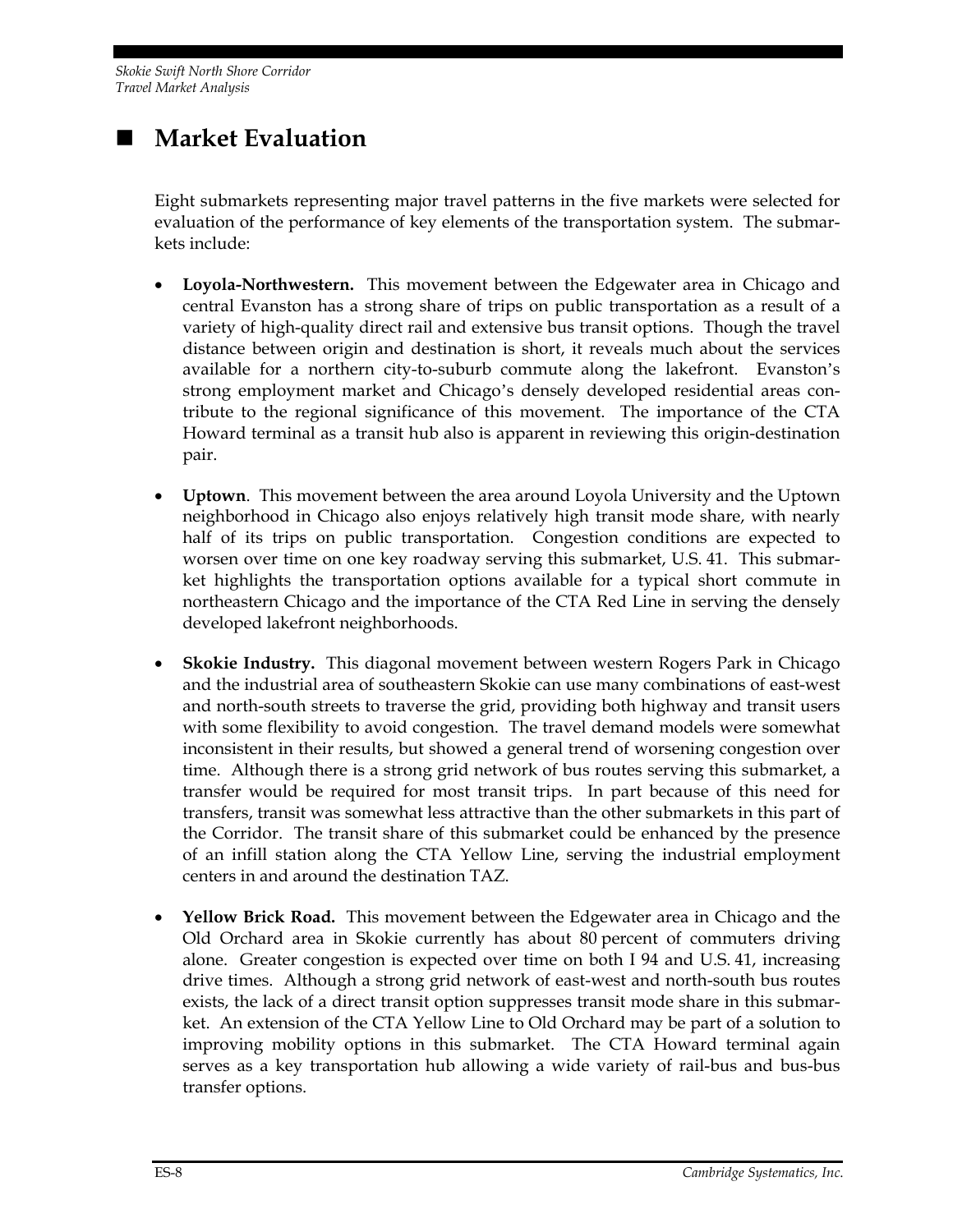- **Lake-Cook Journey.** Although there are only about 100 work trips on this movement between southeastern Evanston and the Lake-Cook Road area, that the magnitude is so great given the long distance of this commute underscores the attraction of the Lake-Cook Road area as a regional employment center. Nearly 90 percent of commuters currently drive alone and are expected to experience greater congestion over time on several of the key north-south highway facilities serving this submarket, including I-94, Skokie Boulevard, and Green Bay Road. Although an expanded Yellow Line could play a role in addressing the mobility needs in this submarket, increased reverse commute service on the Metra UP-North Line could provide potentially superior travel times and reliability. A combination of more frequent northbound service in the morning, more frequent southbound service in the afternoon, and timed transfers with bus shuttle services in the Lake-Cook Road corridor could be attractive to motorists experiencing chronic congestion in this submarket.
- **Nature Drive.** This movement between Buffalo Grove and Northbrook is representative of major intersuburban commuter patterns to the Lake-Cook Road area. According to the 2000 Census, every commuter drives alone. Transit options are limited and increased congestion is expected on some of the highway facilities serving this submarket. Most significant is the anticipated congestion on Lake-Cook Road, one of the principal connectors for both eastbound and westbound trips within the greater market.
- **Corporate Campus Short-Haul.** This movement between Wheeling and Deerfield also is representative of major commuter patterns in the Lake-Cook Road area. While there are multiple arterial options for many trips, congestion on Lake-Cook Road is already significant during peak periods, and increasing congestion may be difficult to avoid as this area continues to grow. Drive alone and carpool trips make up the vast majority of movements in this submarket. As with the Nature Drive submarket, congestion along Lake-Cook Road, coupled with limited transit service, will likely lead to greatly increased travel times.
- **Lakefront Commute.** This traditional commute along the eastern side of Chicago represents a large commuter trend. Combined with significant parking costs in downtown Chicago, the importance of the CTA Red Line and Lake Shore Drive express bus services in serving this market is apparent from the large transit share (70 percent). Congestion is anticipated to worsen along key north-south highways, including Lake Shore Drive/U.S. 41, increasing travel times for automobile users and those traveling on existing express bus routes. Increased congestion will likely boost the competitive advantage of transit options that offer physical separation from automobile traffic, such as CTA rapid transit or potentially buses operating in dedicated lanes.

Evaluation of these submarkets provides insights into general mobility problems for travel in and around the Corridor, as well as potential solutions to improve mobility to and from the major activity centers associated with the Corridor. Given the generally limited ability to add significant highway capacity on the most congested facilities, potential solutions focus on transit options that improve alternatives to automobile travel. Mobility problems and potential solutions include: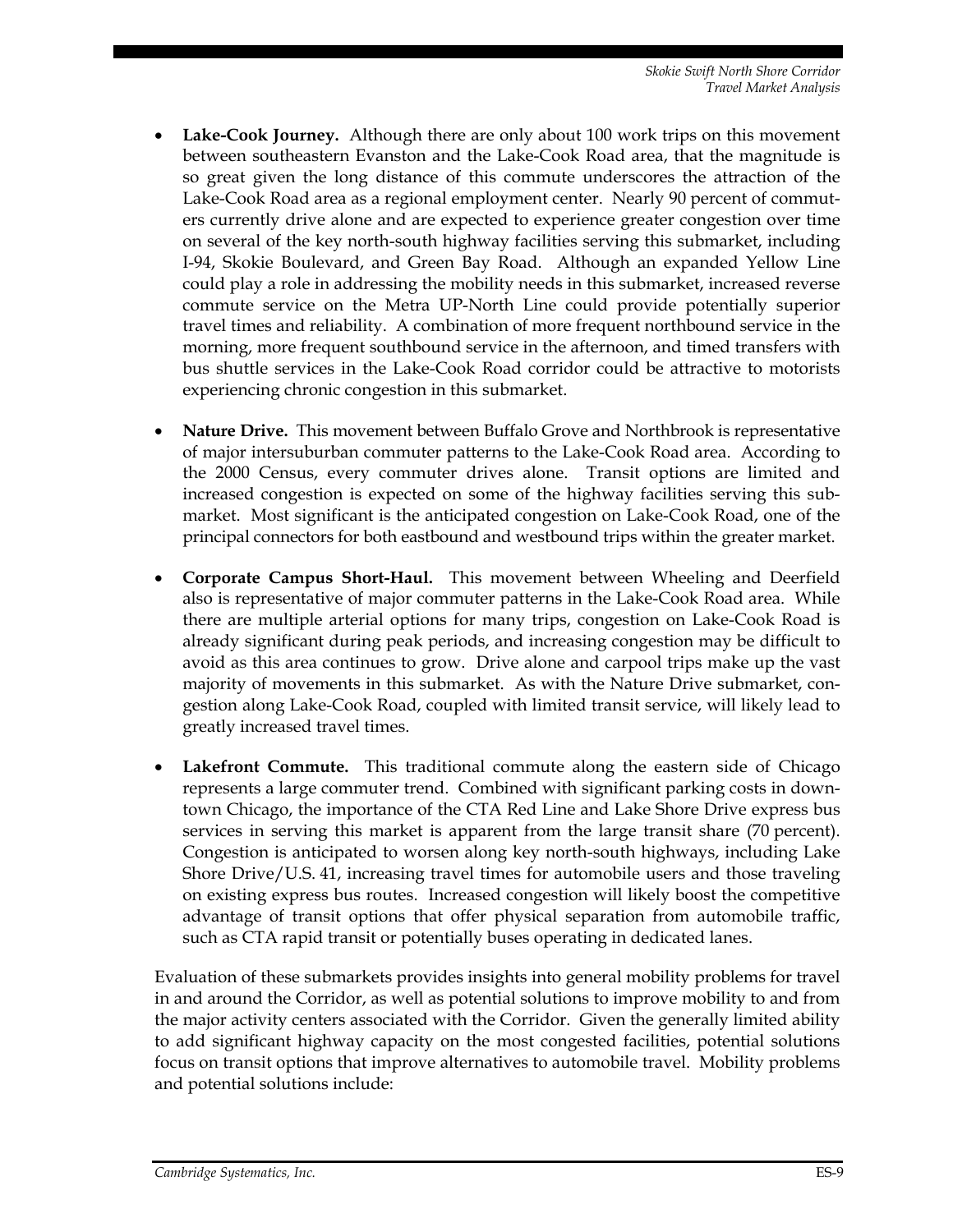- **Downtown Chicago and North Side: North-to-south all-purpose travel from the southern part of the Corridor.** Densely developed lakefront neighborhoods, congested conditions on Lake Shore Drive, and high parking costs in downtown Chicago create conditions for successful transit services between Evanston and Chicago. Adequate rail capacity and service reliability are critical to maintaining transit as an attractive mobility alternative in this regionally significant travel market.
- **Lake-Cook Road Area: South-to-north commutes from Chicago and Evanston.** Congested conditions on I-94 and increasing employment concentrations along Lake-Cook Road are expected to result in substantially increased delays for commuters traveling to this suburban employment center. Increased reverse commute service on the Metra Union Pacific North Line, along with improved transit connections between the Braeside rail station and major employers, represents one of the most potentially effective solutions to this growing mobility problem.
- **Downtown Evanston: All-purpose travel from Chicago, Evanston, Skokie, and Wilmette.** Downtown Evanston and Northwestern University emerged as one of the major concentrations of activity in the Corridor. Maintaining good access from the areas where its trips mainly originate, particularly within Evanston and in the northeastern part of Chicago, is critical as residents and jobs continue to concentrate in this area. CTA Purple Line service, expanded Yellow Line service, and high-performance bus routes on major arterials, such as Golf Road and Dempster Street, could support this objective. Because so many of the trips are short-distance, providing high-quality circulation within and around this growing activity center also is an important consideration.
- **Old Orchard Area: All-purpose travel from Chicago, Evanston, Skokie, and Wilmette.**  Although its magnitude is somewhat lower than downtown Evanston, the Old Orchard area increasingly functions as a major concentration of activity. Improving access from the areas where its trips mainly originate, particularly elsewhere in Skokie and Evanston and in the northeastern part of Chicago, could enhance Old Orchard as an activity center. Extension of the Yellow Line, combined with high-performance bus routes on major arterials, such as Golf Road and Skokie Boulevard/Cicero Avenue, could support this objective and help to reduce congestion growth on I-94.
- **Lake-Cook Road Area: All-purpose travel from surrounding areas.** While not as concentrated as the downtown Evanston or Old Orchard areas, the Lake-Cook Road area emerged as a major employment center and attractor of nonwork trips. The area also is expected to grow significantly over the next 30 years. Travelers on Lake-Cook Road are expected to experience deteriorating traffic conditions over time. Providing effective transit options, including flex-route or demand-responsive services, and encouraging transit-supportive land use strategies, such as the enhancement of activity nodes, could help to manage the area's growth.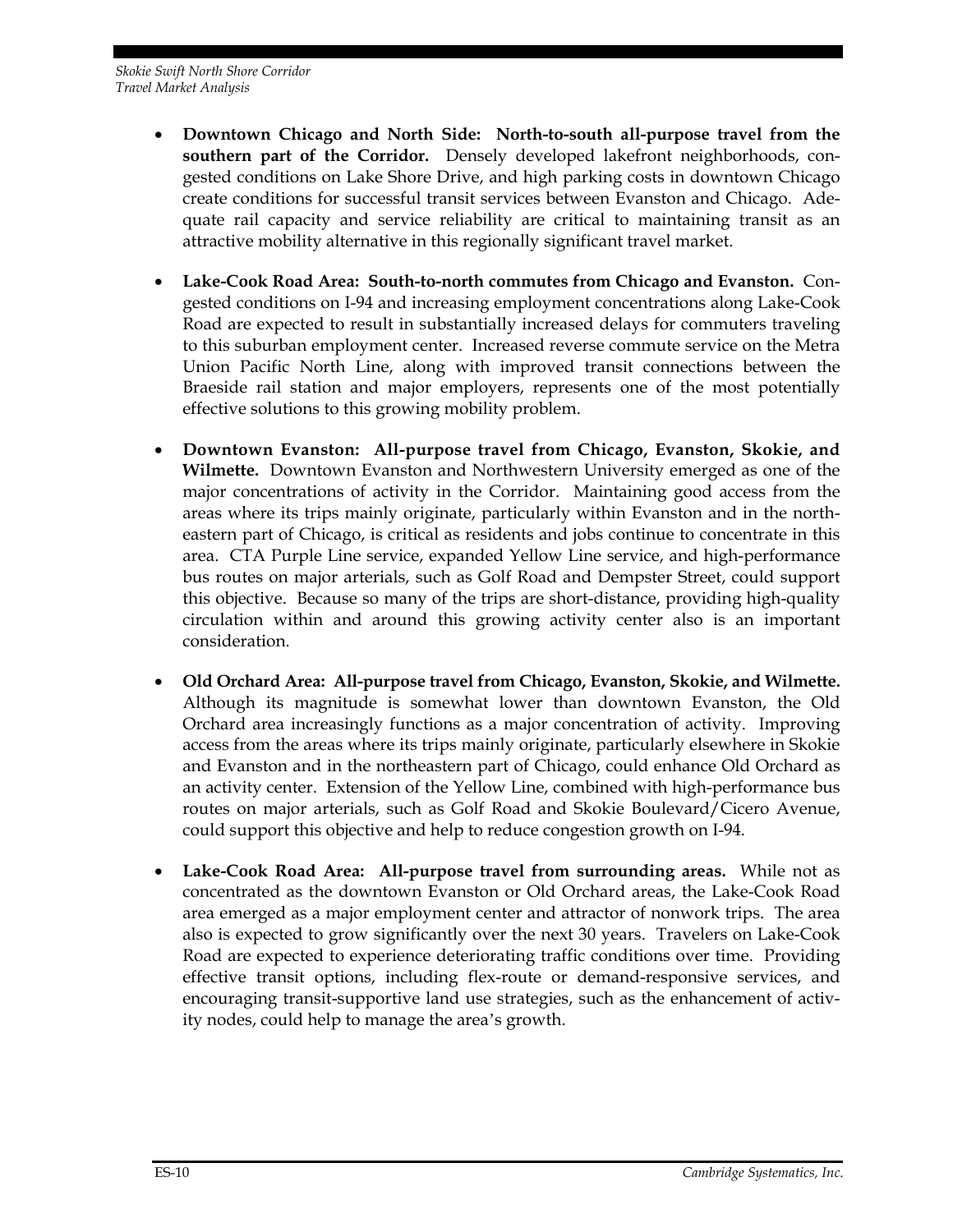### **Station Alternatives**

The CTA Yellow Line serves two of the major travel markets identified in the study, including East-West Travel between Rogers Park, Evanston, and Skokie and North-South Travel from the southern part of the Corridor to Downtown Chicago. Although its share of all Corridor travel would remain relatively small, a new station in south Evanston could significantly expand the market served by the Yellow Line. Depending on location, a new station could expand the total number of work trips served by the Yellow Line by 25 to 45 percent and attract up to 1,000 riders per day, potentially more if the Yellow Line offered direct service to downtown Chicago. However, various evaluation criteria suggest conflicting choices for the most desirable station location.

Three potential station locations were selected for evaluation at Dodge, Asbury, and Ridge, corresponding to stations that previously existed and were served by local "L" service. Depending on the type of analysis, the study area was defined as a quarter-mile walk distance or a half-mile circular radius around these points, as shown in Figure ES.5.

#### **Figure ES.5 Potential Station Locations**

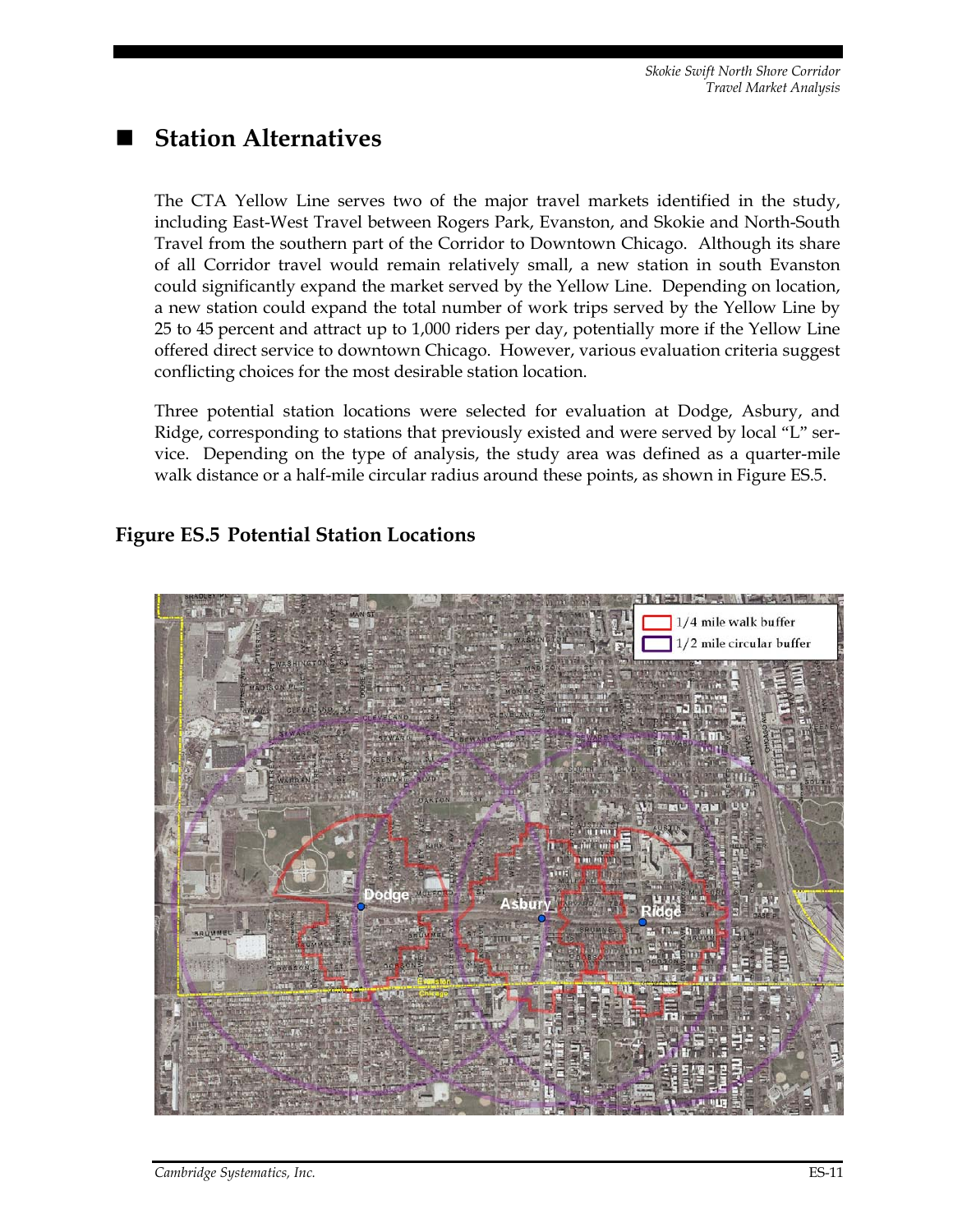The three station alternatives were compared using a range of methods to evaluate the viability of each location with respect to the others. Station areas were reviewed in terms of the relative activity levels, physical design considerations, multimodal access, community development considerations, and local preference. Level of activity was measured by trip ends, population and employment, and the presence of large employers and attractions. Physical design considerations include station spacing and track conformity to CTA station design standards. Multimodal access considerations include opportunities for connections with bus services and availability of vacant land for potential commuter parking. Community development considerations include consistency with local plans and availability of nearby developable land with transit-oriented development potential. Local preference includes the results of a resident survey and consistency with community values and local character. Table ES.1 shows a comparison of the three locations.

From a perspective of size of market served or potential ridership, the Ridge or Asbury station locations perform best. However, if effective pedestrian connections can be made from the Dodge station to the Howard/Hartrey shopping center, this sizable traffic generator could add to the market potential of a Dodge station.

From a perspective of track geometry, all of the station locations appear to be potentially feasible. However, the Asbury station location presents the fewest constraints, followed closely by Ridge. Track geometry would present relatively few challenges at the Dodge station location if the station were built on the east side of Dodge Avenue, although this could diminish the attractiveness of any pedestrian connection to the Howard/Hartrey shopping center. Furthermore, the close proximity of Ridge Avenue station to the Howard terminal raises concerns about station spacing on the high-speed shuttle Yellow Line service.

From a perspective of multimodal access, the Dodge station location is best. It offers connections to three bus routes and the potential for commuter parking. The Asbury and Ridge station locations each offer direct connections to one or two bus routes, respectively, and no opportunities for commuter parking without land acquisition.

From a perspective of opportunities for development or redevelopment, the Dodge station location again leads with more than 16 acres of nearby land with potential for transitoriented development and parts of one TIF district. However, much of this land is located in the Howard/Hartrey shopping center area, which is located far enough away to present challenges for pedestrian access.

From a perspective of community preferences, the resident survey provided no clear direction and a station in each location is considered to be consistent with community values and character.

Accordingly, no single station location is identified for exclusive evaluation in the next phase of project development. It is recommended that the relative costs of constructing a station at one or more of the locations be evaluated in an engineering feasibility study. The relative benefit/cost relationships that result from that study are likely to provide clearer direction on a preferred station location.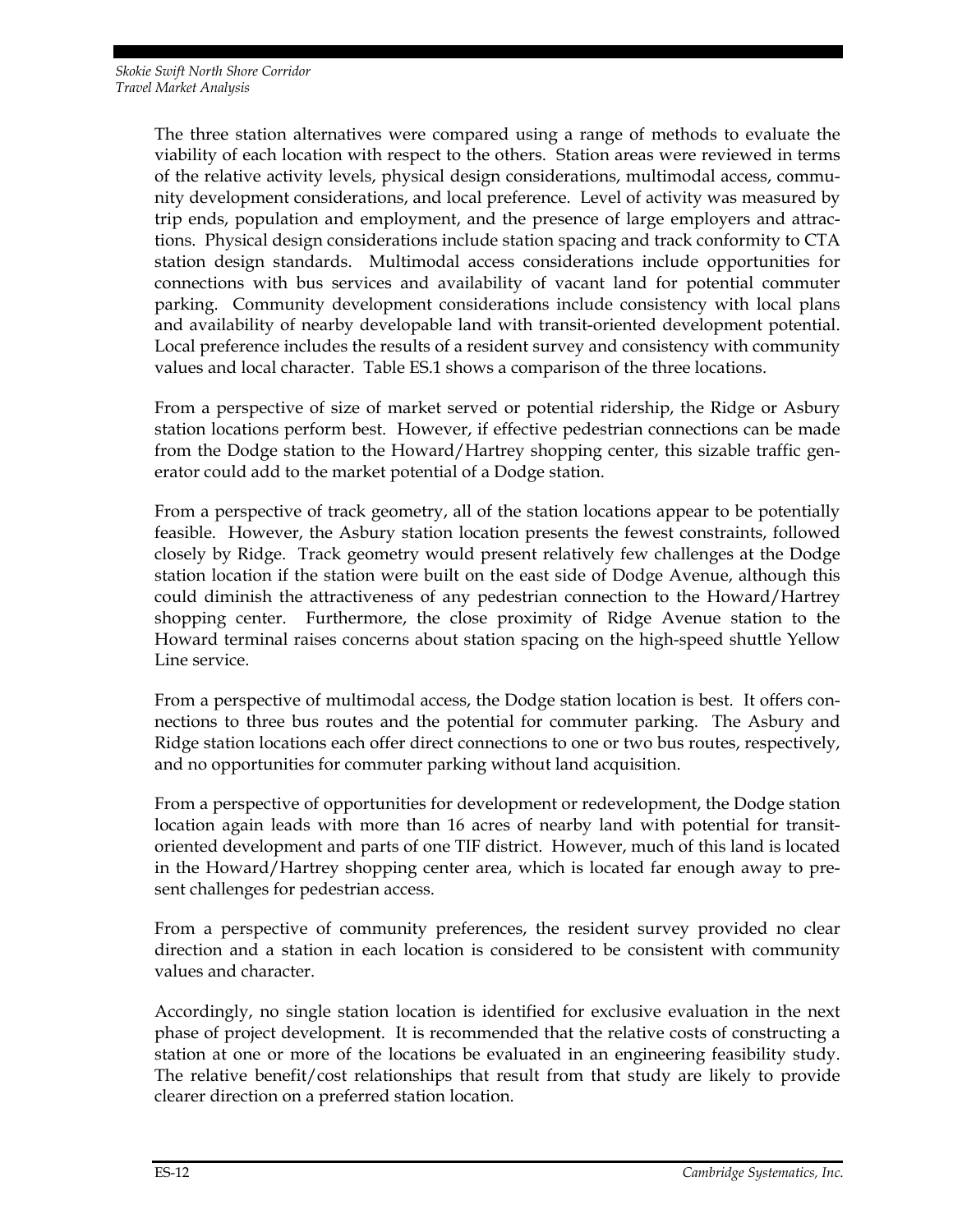|  | <b>Table ES.1 Station Location Comparison Matrix</b> |  |
|--|------------------------------------------------------|--|
|  |                                                      |  |

| <b>Evaluation Criteria</b>                 | Dodge                                                                                                                                  | Asbury                                                        | Ridge                                                         |
|--------------------------------------------|----------------------------------------------------------------------------------------------------------------------------------------|---------------------------------------------------------------|---------------------------------------------------------------|
| Activity Level Served                      |                                                                                                                                        |                                                               |                                                               |
| Population <sup>a</sup> (2000)             | 6,418                                                                                                                                  | 10,794                                                        | 11,116                                                        |
| Employment <sup>a</sup> $(2000)$           | 3,313                                                                                                                                  | 3,171                                                         | 2,916                                                         |
| Trip Ends within Walking Distanceb         | 6,675                                                                                                                                  | 11,239                                                        | 23,029                                                        |
| Presence of Major Employers <sup>c</sup>   | 4 major employers<br>$(840$ jobs)                                                                                                      | 1 major employer<br>$(825$ jobs)                              | 1 major employer<br>$(825$ jobs)                              |
| Presence of Large Attractions <sup>a</sup> | Howard/Hartrey Shopping District<br>Oakton/Hartrey Shopping District<br>Howard/Western Shopping District<br>(22,818 weekday trip ends) | Howard/Western Shopping District<br>(2,790 weekday trip ends) | Howard/Western Shopping District<br>(2,790 weekday trip ends) |
| Design Considerations                      |                                                                                                                                        |                                                               |                                                               |
| Distance from Howard Station               | 1.44 miles                                                                                                                             | $0.95$ miles                                                  | 0.68 miles                                                    |
| Distance from Oakton Station               | 3.48 miles                                                                                                                             | 3.97 miles                                                    | 4.24 miles                                                    |
| Consistency with CTA<br>Grade Standards    | Acceptable                                                                                                                             | Acceptable                                                    | Acceptable                                                    |
| Consistency with CTA<br>Curve Standards    | Acceptable                                                                                                                             | Acceptable                                                    | Acceptable                                                    |

Notes:

a Within one-half-mile circular buffer.

 $^{\rm b}$  Weekday trip ends within one-quarter-mile walk distance buffer.

 $\cdot$  Employers with 100 or more jobs within one-half-mile circular buffer.